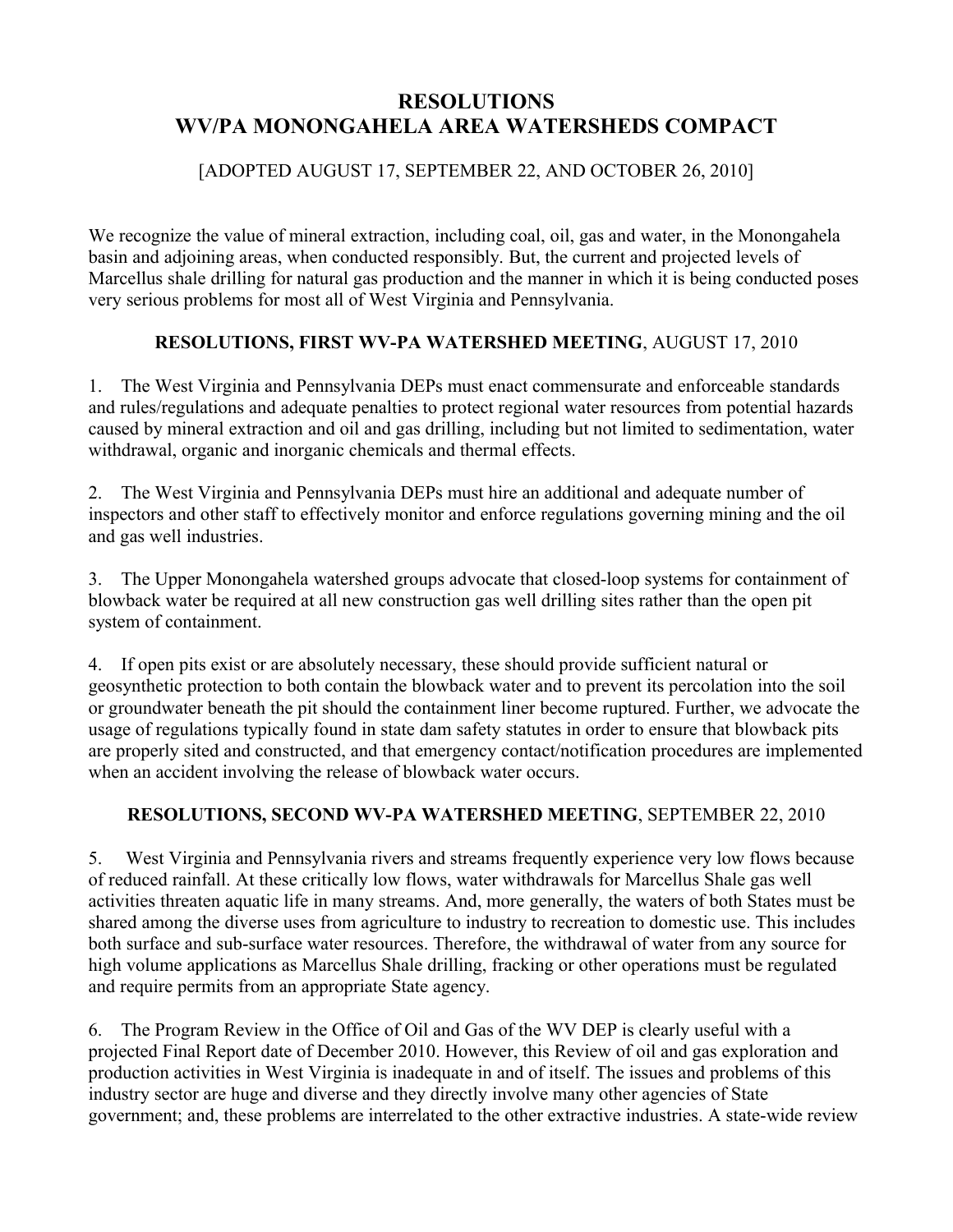is urgently needed, one that is directed from the Office of the Governor. And, a Special Session of the WV Legislature would appear to be called for to address these problems and issues that include the protection of our water, air and land as well as our roads, our scenic values and quality of life. Each extractive activity should be responsible for the cost of all the environmental and socio-economic impacts resulting from its activities, taking into account both short and long-term impacts.

7. The issues and problems affecting WV and PA as a result of the current and projected levels of activity for coal mining and natural gas production are of an inter-state or national character. Here in northern WV and southwestern PA we have many such operations that cross state lines. One major issue is the drinking water for approximately one million people in southwestern Pennsylvania that comes from the Monongahela River, which drains most of northcentral WV. This and the other streams will likely increase in their total loads of pollutants. Therefore, the US Environmental Protection Agency in conjunction with the US Army Corps of Engineers, the US Geological Survey and other federal agencies should prepare a "guidance document" and respond quickly to the water and aqueous waste problems of the extractive industries now affecting New York, Pennsylvania, West Virginia and other States.

8. An Interagency Task Force study within the United States government is needed to examine the existing problems posed by the extractive industries in the United States. This would aim to establish a viable long range Planning Office that can anticipate many of the problems such as those posed by Marcellus Shale gas exploration and production. The focus would be on environment impacts and socio-economic dislocations such as public infrastructure damages and domestic disturbance problems.

#### **RESOLUTIONS, THIRD WV-PA WATERSHED MEETING**, OCTOBER 26, 2010

9. A crisis now exists in the Monongahela River basin represented by the high total dissolved solids (TDS) content of this River and many of its tributaries. This problem manifests itself in its most extreme condition during the late summer months each year when precipitation is scarce and stream flows are low. However, elevated TDS conditions continue year-round in many of the major feeder streams and intermittently in the main stem, i.e. the Monongahela River itself. The proliferation of coal mining operations and natural gas drilling operations is continuing and involve substantial water withdrawals as well as diverse additions of concentrated liquids to the local streams. Therefore, we call upon state and federal government officials to recognize the crisis at hand in the face of the current boom in mining and drilling operations within the watersheds of this Basin and to respond with timely actions to meet this crisis as soon as is possible.

10. A comprehensive search is proposed for alternative supplies of raw water for industrial usage, to include a survey of mine pool water sources that could potentially benefit coal mining, oil well recovery and natural gas drilling operations. Given the need to utilize surface water flows for municipal and other current uses, other sources of raw water are needed to perform coal mining or cleaning operations, oil well stimulation operations, natural gas well fracking operations, and other possible industrial applications. The utilization of some of the mine pool sources may well be feasible, thus justifying a comprehensive search at this time. Projections for water supply needs into the future and related projections of source availabilities should be performed. (It is imperative that this search take into account the related recent studies of the existing mine pools, that environmental impacts be fully analyzed, that a record-keeping system be devised to track the withdrawals and usage of such groundwater supplies, and that a comprehensive management plan be implemented for the long-term utilization of groundwater supplies.)